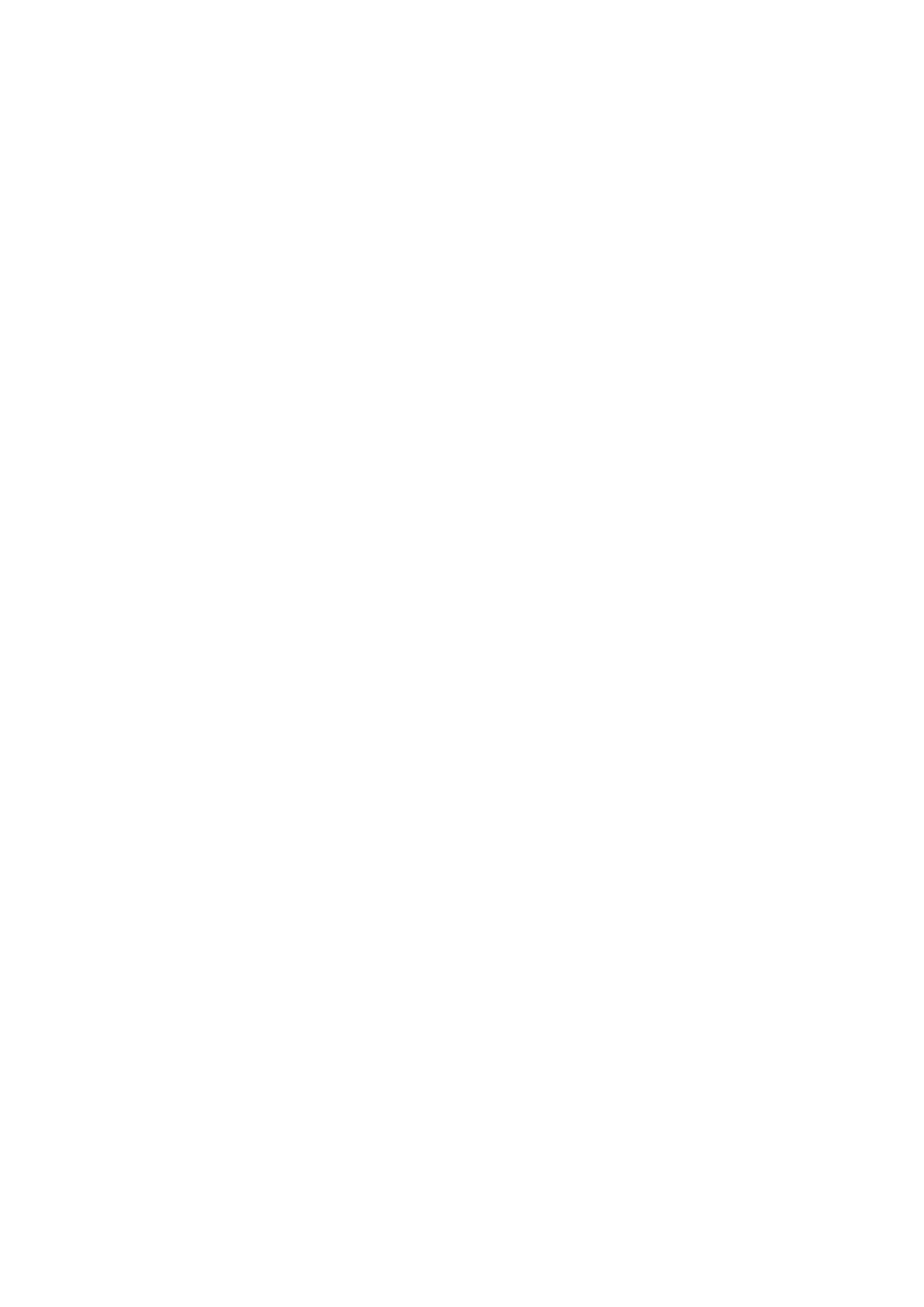### **How Do Contextual Factors Explain the Perception of China's Rise: The Sway of Geo-politics, Economic Interdependence and Cultural Identity**

#### **Introduction**

Over the recent decade, Chinese policy elite has increasingly recognized that for a rising power like China soft power and national image management are essential aspects of its foreign agenda. On May 28 of 2004, during a carefully orchestrated collective learning session, the concept of "soft power"  $-$  ability to produce outcomes through persuasion and attraction rather than coercion or payment — and its relationship to the development the country's social sciences and philosophy was for the first time introduced and elaborated in front of all members of the CCP's Politburo.<sup>1</sup> In 2007, Hu Jingtao in his official address told the 17th Congress of the Chinese Communist Party that China needed to enhance "the soft power of its culture." $^{3}$ 

Since then Chinese government has invested billions of dollars to cultivate and upgrade its soft power resources. It has created several hundred Confucius Institutes around the world to teach its language and culture. Beijing also invested billions in external publicity work, including a 24-hour Xinhua cable news channel designed to imitate Al Jazeera, and in transforming national media giants into global players that rival Times Warner, Bloomberg and Viacom. The elaborately staged 2008 Beijing Olympics, the 2010 Shanghai Expo and the annual event of Boao Forum are all aimed at enhancing China's image and reputation.3

There is also a growing awareness among China's foreign policy circle that soft power can help make China's rise palatable to the world. In order to help China to win friends and allies, the country has to create and enhance understanding, respect and ultimately support for its political model and foreign policy agenda. Projecting soft power has been put firmly on China's foreign policy agenda, especially its agenda for East Asia. In 2007, Zhao Qizheng, the former head of China's State Council Information Office and the Chairman of the Foreign Affairs Committee of the Chinese People's Political Consultative Conference (CPPCC), formally introduced public diplomacy to China.<sup>4</sup> Since then an official public diplomacy website along with a CPPCC-sponsored journal on public diplomacy were launched.

Some China watchers have dubbed China's recent effort to prop up its public diplomacy and enhance its soft power as "charm offensives". But they oftentimes raised doubt about to what extent China's diplomatic efforts and publicity programs have been effective.<sup>5</sup> China's effort to upgrade its image in East Asia has been in part qualified by the perennial territorial disputes in the South China Sea as well as East China Sea and weakened by negative reaction of its Southeast Asian neighbors to

<sup>&</sup>lt;sup>1</sup> http://big5.china.com.cn/chinese/2004/Jun/585277.htm

<sup>&</sup>lt;sup>2</sup> http://news.xinhuanet.com/english/2007-10/15/content\_6883748.htm

<sup>&</sup>lt;sup>3</sup> Ingrid d'Hooghe, "The Limits of China's Soft Power in Europe," in Jan Melissen and Sook Jong Lee eds, *Public Diplomacy and Soft Power in East Asia* (Palgrave Macmillan Series in Global Public Diplomacy, 2009)

<sup>4</sup> http://www.china.org.cn/china/NPC\_CPPCC\_2012/2012-03/05/content\_24811109.htm

<sup>&</sup>lt;sup>5</sup> For example, Ian Storey, "China's 'Charm Offensive' Loses Momentum in Southeast Asia," China Brief, Volume 10 Issue No. 9.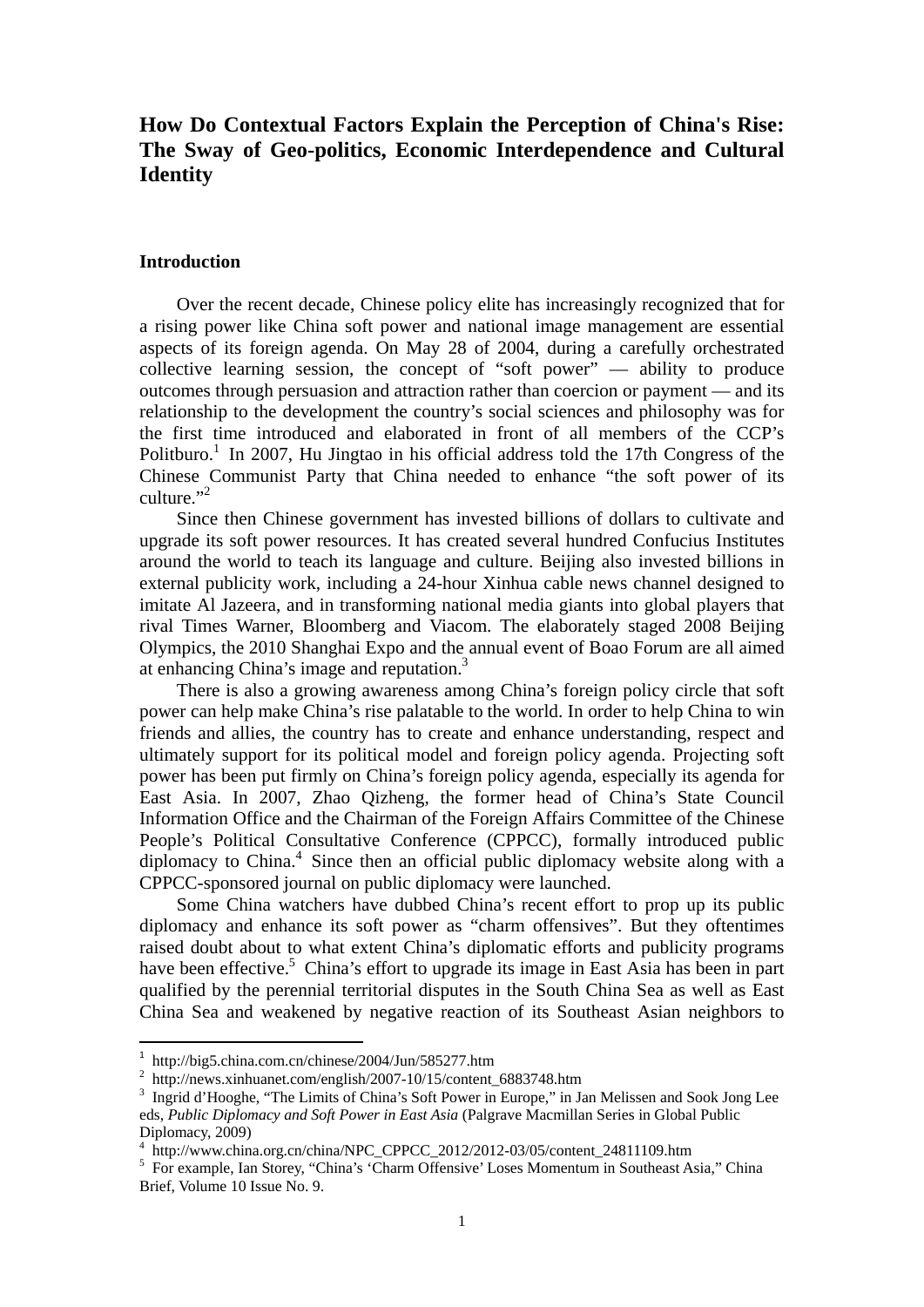Chinese dam-building activities along the upper stretches of the Mekong River and worries of its northeast Asian neighbors to its complacency toward North Korea and Burma. Most Asian neighbors also raised their concern over the rapid build-up the PLA's arsenal and its power-projecting capability. While Chinese leaders always try to reassure Asian governments that Beijing's intentions are benign, East Asians neighbors do not necessarily take these reassurances at face value.

There is little about, however, there has been growing interest among ordinary citizens throughout the region in developments in China. China-related topics top Asian agendas and fill television programs and newspaper pages. Government officials, business leaders, scholars and journalists are discussing the challenges and opportunities that their countries face with a rising China. An increasing number of Asians are learning Chinese in school and Chinese cultural festivals and trade shows are attracting large number of visitors. The official launch of the ASEAN-China Free Trade Agreement (ACFTA) in 2010 further heightened the role of China as the rising principal architect of Asian regionalism. Even before the arrival of ACFTA, China had emerged as the most important trading partner for virtually all East Asian countries and the spending power of China's tourists surpassed that of Japan by a wide margin. There's also an investment boom of sorts in progress. Data shows accumulative bilateral investment between China and ASEAN reached 74 billion U.S. dollars by the end of 2010, with China's direct investment in ASEAN exceeding 10 billion U.S. dollars. In particular, China suddenly emerged as the buyer of the last resort after the 2008-09 sub-prime loans crisis and the ensuing global financial crisis.

It comes no surprise that in all East Asian countries, most people, even those who are less well-educated and not always attentive to foreign affairs, have certain opinions about China. These opinions are oftentimes ambivalent and sometimes negative when it comes to the political and economic implications of China's rise. This means China's growing economic influence and international stature might not be readily translated into greater soft power. While Asian people have increasingly been reckoned with the China's political and economic might, they are not necessarily persuaded by its stated foreign policy objectives and strategic intention, and much less attracted by its political system, culture, and way of life, ultimate sources of soft power according to Joseph Nye.<sup>6</sup>

This paper, as part of a collective effort to identify the explanatory sources of Asians' perception about China's rise, looks at the story at the receivers' side as Nye correctly pointed out that soft power depends on willing interpreters and receivers.<sup>7</sup> It is designed to decipher the relative importance of individual-level explanatory variables such as socio-economic background, cognitive sophistication, and ideology and political values vis-à-vis that of the country-level structural variables such as security relationship, geographic and cultural proximity, and economic interdependence. The latter is to be shown as important as the former in explaining variation in popular perceptions especially across countries. These structural factors do not shape people's perception directly in a strict causal sense. However they constrain and shape the interpretive frameworks that are routinely utilized and employed by national political elite, opinion leaders and mass media, i.e., the interpreters, to socialize and mobilize the local people.

<sup>6</sup> Joseph Nye Jr., "Why China Is Weak on Soft Power," New York Times, January 17, 2012

<sup>7</sup> Joseph Nye Jr. *Soft Power: The Means To Success In World Politic, (*PublicAffairs, 2005)*: page 120.*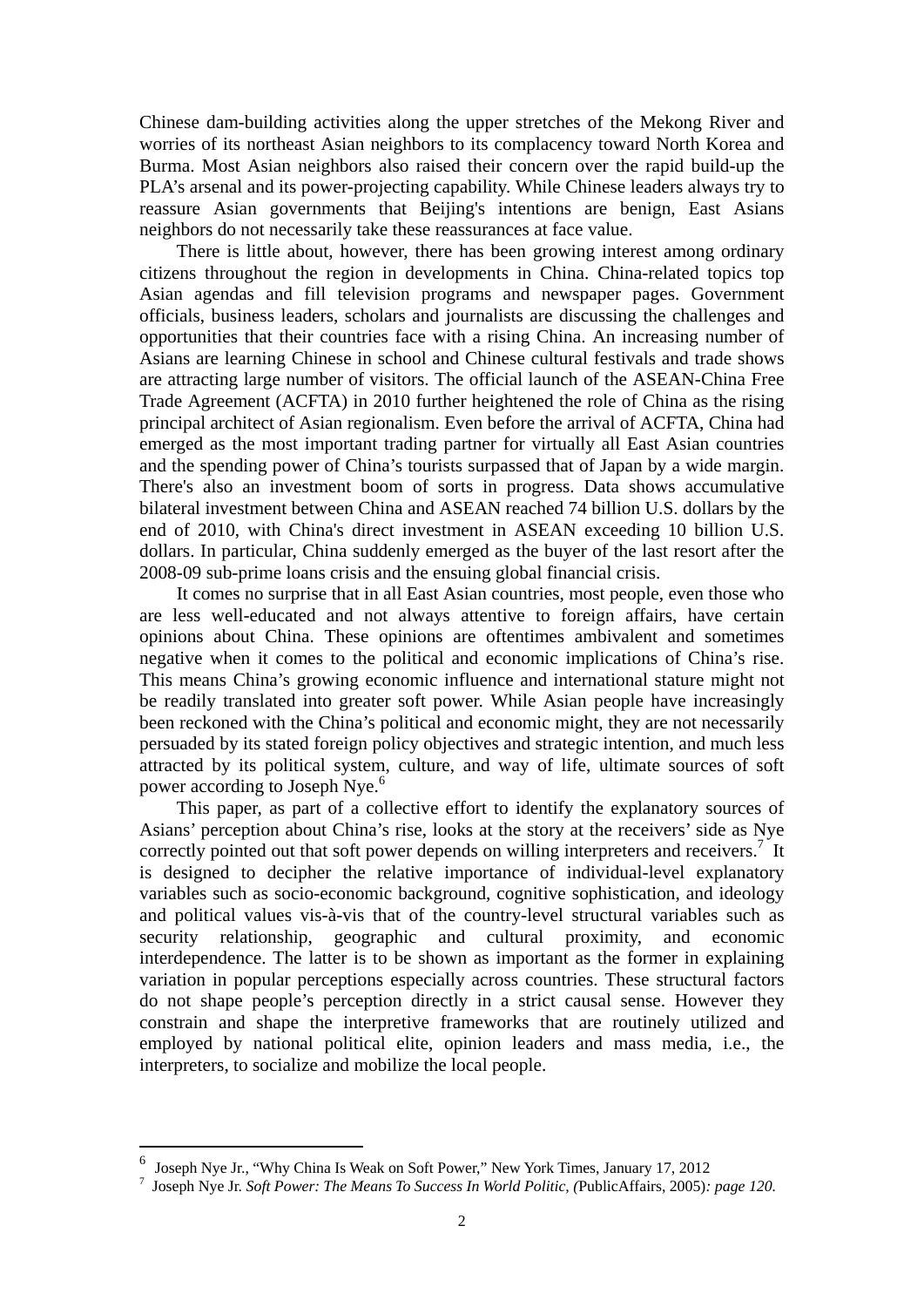#### **Why Do Contextual Factors Matter to Divergence in Perception of China?**

The Asian Barometer Survey Wave III provides us with a simple index of proportion of the population holding positive view about the impact of China on the region. We asked all respondents a set of question that taps into respondent's evaluation about the impact of China on the region, regardless of whether they think China as the most influential country in the region or not. In Figure 1 we report the proportion of the population in each of the twelve countries that hold a positive view about the impact of China on the region. The most glaring finding is the magnitude of divergence across countries. The proportion is the smallest in Japan and the highest among the Chinese themselves. Leaving China aside, the highest proportion is observed in Singapore with 81% of the population holding positive view. This proportion is more than four times as many as that of Japan. So the most obvious question is what explains this great divergence across countries. There must be some country-level attributes that foster an overwhelmingly positive perception among Singaporeans on the one hand and a predominantly negative perception among Japanese on the other.



International relation theories provide many usual suspects of what these country-level attributes might be. The realist paradigm which does not give public opinion much a role in its theoretical formulation would nevertheless suggest that the public opinion toward a foreign country is the epiphenomena of the prevailing bilateral security relationship as dictated by the structure of a given international system as well as a given country's position in that system. The liberal paradigm which is more society-centered than state-centered and anchor its analysis more on materialist interests than non-materialist interests would place its emphasis on the intensity of bilateral trade and investment and other mechanisms of economic exchange and cooperation that over the long run have the effect on reducing animosity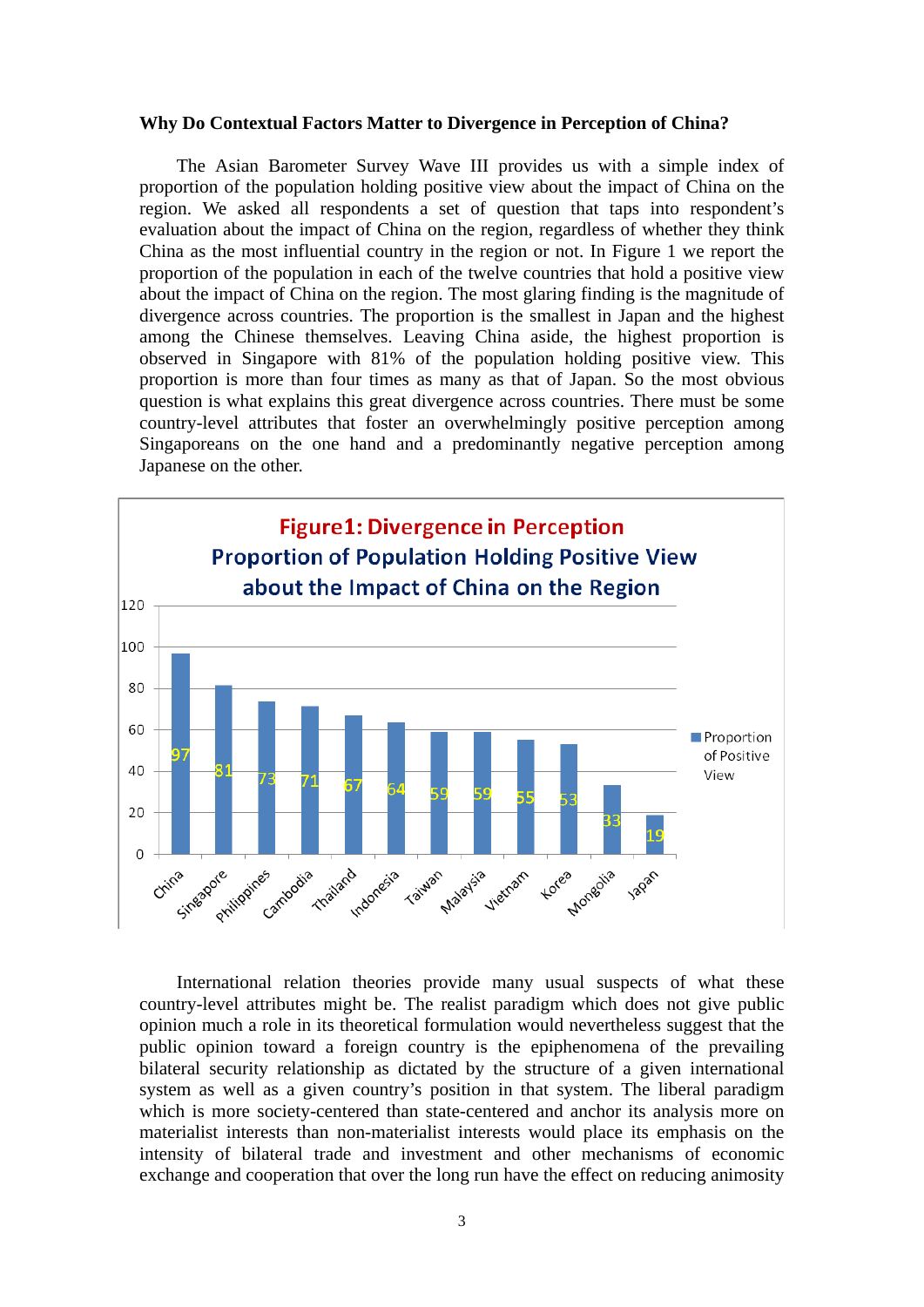and fostering amity between two countries. Neo-liberal institutionalism would identify the socializing effect of mutual engagement and involvement in bilateral and multilateral cooperative mechanism and institution-building. Countries that are enmeshed in a web of bilateral engagements and overlapping membership in multilateral institutions are more likely to view each other as friends and partners. Last but not the least, by claiming that significant aspects of international relations are historically and socially contingent, rather than inevitable consequences of human nature or other essential characteristics of world politics, the social constructivist paradigm would call our attention to the importance of culture and identity. Countries that share the same cultural legacy and core values are more likely to perceive each other as friends rather than foes.

From a methodological point-of-view, however, it is intrinsically difficult to establish the causal relationship between those plausible country-level explanatory variables on the one hand and divergence in perception among countries on the other because we are condemned with the Small N dilemma. We simply have too many plausible explanatory variables than number of country cases. What we intend to do in this paper is a modest exploratory exercise trying to combine some plausible country-level attributes with individual-level explanatory variables, such as subjective economic satisfaction, attitudes toward economic openness, evaluation of China's democratic status, and authoritarian values, in a hierarchical model. These country-level country-level contextual variables include trade dependence, volume of tourism, membership of ASEAN plus One FTA, frequency of higher-level mutual visit, Confucian culture, and level of democratic development. The first two variables correspond to the expectation of the liberal paradigm, the third and fourth the neo-liberal institutionalist paradigm and the last two the social constructivist paradigm. Now we turn to more details on model specification.

#### **Research Design**

This paper intends to explain how contextual factors explain the perception of China's rise. The dependent variable, perception of China's rise, comprises three different aspects: whether China has risen now, how people evaluate China's rise if they do think so, and how people think of China's image regardless of whether China as risen or not. In Asian Barometer wave three, the questions corresponding to three aspects includes Q156 "which country has the most influence in Asia," Q157 "does (answer in Q156) do more good or harm to the region," and Q157a "does China do more good or harm to the region" for those whose answer in Q156 is not China. These three questions are part of the China's Image battery jointly-designed by Asian Barometer Survey and the team of the National Image Project in the Institute of Arts and Humanities at the Shanghai Jiao-Tong University. The National Project was a joint project of Shanghai Jiao-Tong University and Duke University initiated by Liu Kang, Tianjiang Shi, and John Aldrich in 2009. By conducting cross-national surveys, the National Image Project in the first stage provides 37 probabilistic country samples to evaluate how people perceive and understand the rise of China. In collaboration with Asian Barometer, Afrobarometer, and Americas Barometer (Vanderbilt), the National Image Project is capable to employ a battery of seven related questions (Q156 to Q161) for large-scale surveys. Until October 2012, the National Image Project has finished 12 Asian country surveys, including Japan, Korea, China, Mongolia, Philippines, Taiwan, Thailand, Indonesia, Singapore, Vietnam, Cambodia,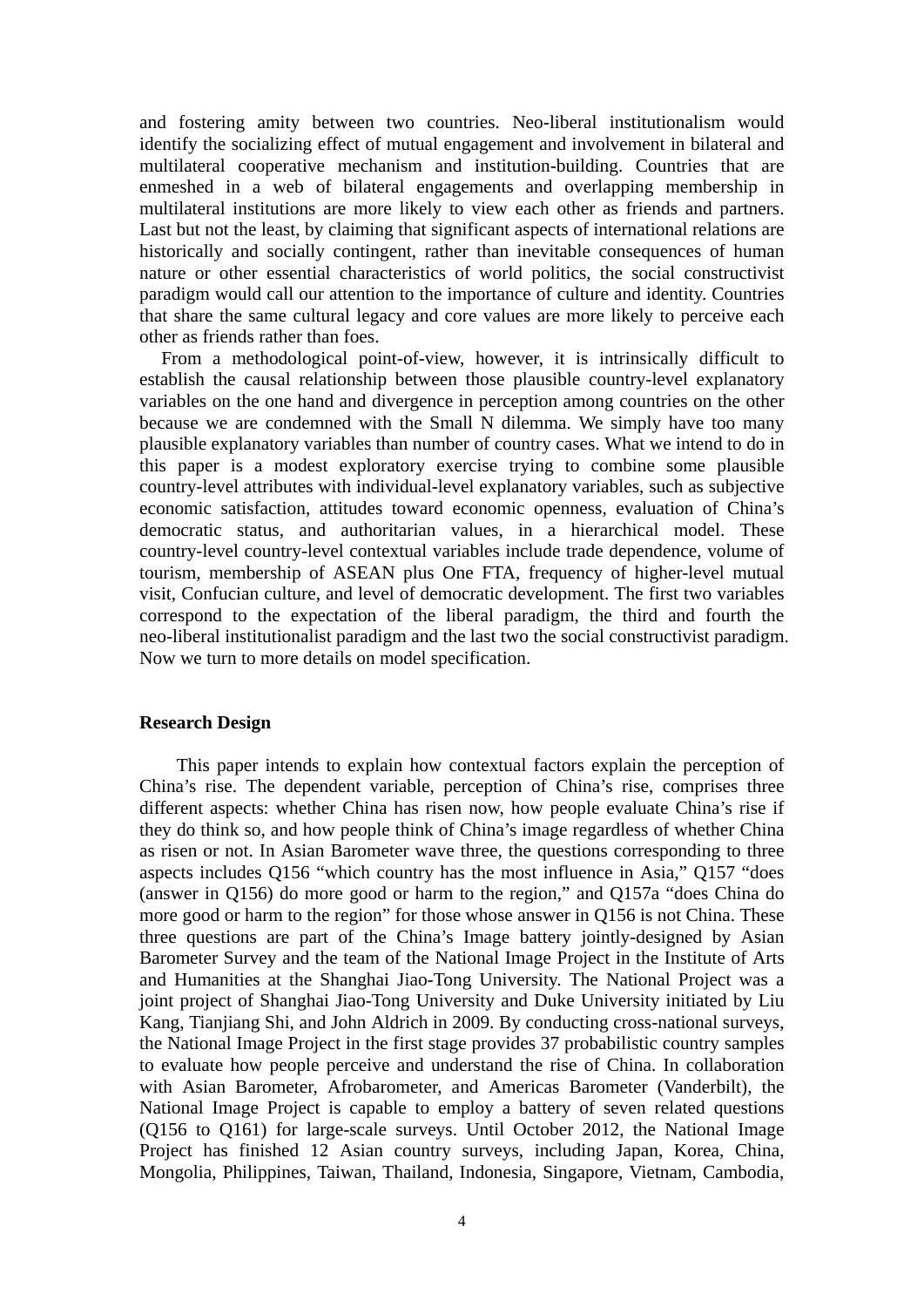and Malaysia. More samples will be completed in 2013-2014 in African and Latin American countries.

We recode each of the three dependent variables into a binary choice. For the first item, the answer after being recoded can be viewed as whether the respondent thinks that China has the most influence in Asia. The second item can be understood as whether China will do more good or harm to the region if you do think China has the most influence. The third item combine the answer from the second item and can be understood as regardless whether you think China has the most influence, do you think China will do more good or harm to the region.

Regarding the individual-level independent variables, we include four major explanatory variables: subjective economic satisfaction, attitudes toward economic openness, evaluation of China's democratic status, and authoritarian values, and three demographic control variables: education, gender, and age. The former two major variables are associated with the economic aspect of China's rise because the U.S. domestic discourse clearly blame for China's unfair trade that hurts American economy. The latter two are political related variables that tap into the undemocratic feature of China's political system and the value system of Chinese people. Two economic items are measured with a four-point Likert scale. Evaluation of Chinese development status is measure with a ten-point Likert scale. Authoritarian values are measured by the average of the responses to the eleven value questions, and each is also measured with a four-point Likert scale. Table A1 in the appendix presents the variable information.

For the macro-level analysis, we include ten explanatory variables: trade, tourism, higher visit, Confucian culture, membership of ASEAN plus One FTA, democraticness, and the means of four individual-level explanatory variables. These first six macro variables tap into economic, social, diplomatic, cultural, alliance, and institutional aspect of international politics. Regarding the operationization, trade is measured by the percentage of bilateral imports and exports with China to the overall amount of international trade for each country. Tourism is measured the percentage of the tourist numbers (outbound and inbound combined) to the overall population of each country. Higher visit is measured by frequency of the official meetings with Chinese top leaders. Considering that such a meeting is more frequent if there is government turnover, we divide the number of the meetings by the number of government turnover. Confucian culture and ACFTA members are both group dummy varies. The former includes Japan, Korea, Mongolia, Taiwan, Singapore, and Vietnam,<sup>8</sup> and the latter includes Philippines, Thailand, Indonesia, Singapore, Vietnam, Cambodia, and Malaysia. The democraticness is measure by the polity score of the POLITY IV project. The means of the four variables are included to see how these individual-level variables could possibly shape a context that influences the dependent variable via cross-level mechanisms. Interested reader can consult Table A<sub>2</sub> in the appendix for further information.

We apply logistic regression and Hierarchical Nonlinear Modeling for the individual-level and country-level analysis. In the individual analysis, we separate the overall sample into China and others, and adding country dummies to the regression model for the others sample. Instead of presenting an intercept coefficient, we transform the coefficients of the intercept and country dummies into a probability measure by fixing the data to a baseline profile: 40 years-old male respondent with the

<sup>&</sup>lt;sup>8</sup> Only 11 countries are included in the macro-level analysis since all the macro variables are bilateral to China in nature, so China is excluded.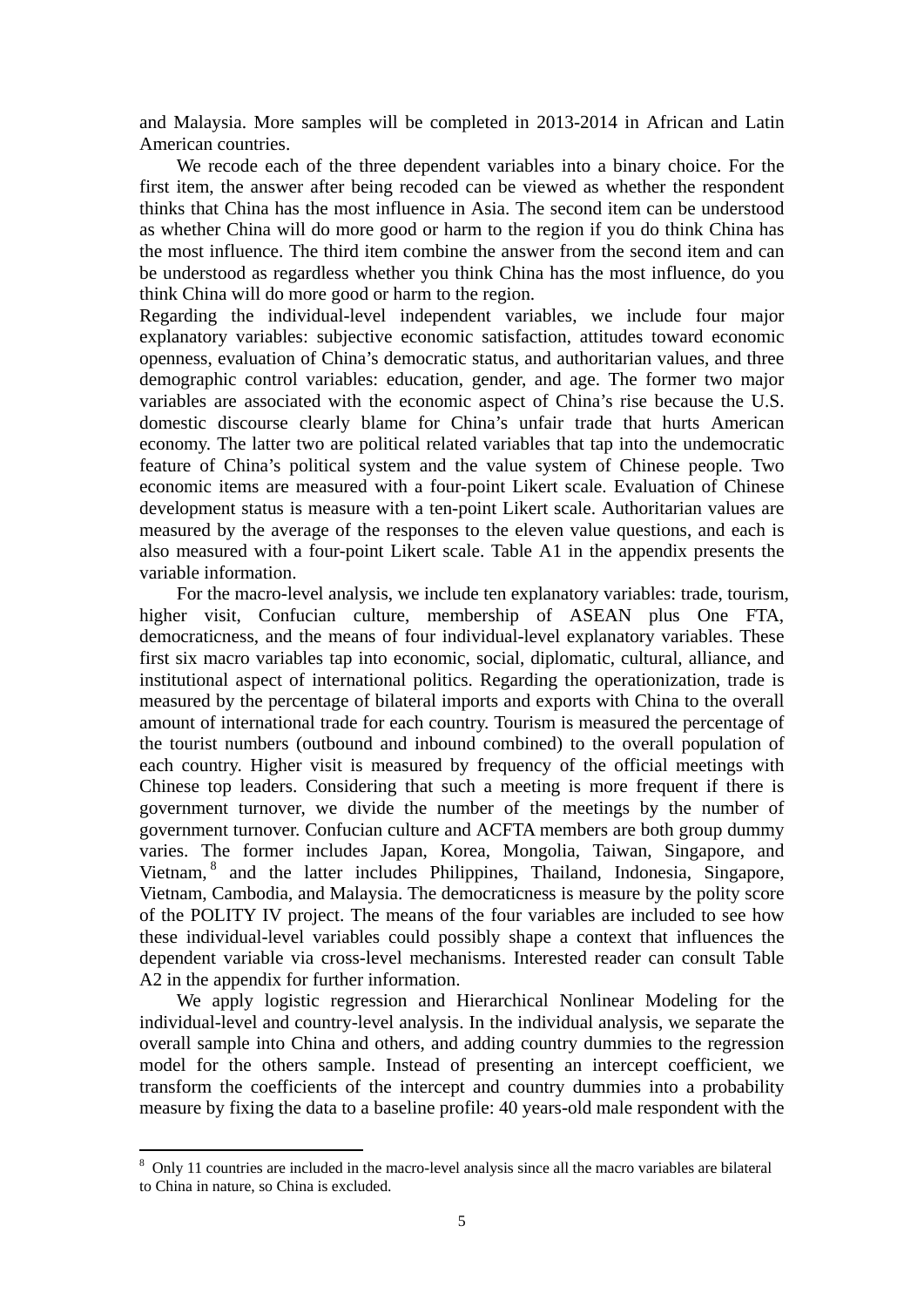college education who thinks his income covers the needs all right without much difficulty, disagrees with the statement that foreign goods should be restricted or foreign goods are hurting the local economy, evaluates Chinese political status as 6 in a one-to-ten scale, and on average agrees with the authoritarian values. In order to compare the relative explanatory, we present standardized coefficients for the explanatory as well as demographic control variables.

For hierarchical nonlinear modeling, we fix the individual-level model at the same baseline profile and apply a macro-level variable each time. For presentation of the result, we first present the individual-level coefficients by the ANOVA specification, which is a random coefficient model without adding any macro-level predictor. Then we report the lowest and higher probability measure by converting the regression coefficients of the macro-level variables. If the difference of the probability measures is positive, then the macro-level has a positive contextual effect. The contextual effect is negative if the difference is negative. With regard to the crossover effect that influences an individual-level coefficient, we present the lowest and largest value of the individual-level coefficient when the macro variable ranges from the lowest to highest values. We can tell whether the effect is positive or negative by the sign of the difference.

#### **Empirical Findings**

We first discuss the empirical findings from three logisitic regressions without specifying macro-level variables. To distinguishing from the different rule of policy sender and receiver, we separate China and the rest of the others without specifying macro-level variables. The results are presented in Table 1. As can seen, Model I explains why people recognize the rise of China, the findings in China suggest that people who feel economically satisfied, evaluative China more positively in democratic status, possess less authoritarian values, and have a higher level of education are more likely to recognize China's rise. For the subsample of others, we found that attitude of economic openness rather than evaluation of democratic status is positively associated with the recognition of China's rise. In both cases, the strongest predictor is education, followed by the authoritarian values, which suggests the rise of China is a question of factual basis than arbitrary perception since most people can recognize this phenomenon, if their education level is higher or their eyesight is much wilder. The non-significance of openness attitude in China could be explained by the fact that China has really been hurt by foreign product in its domestic market. Similarly, the democratic status of China is never a question in the world since rarely people think China as a democracy by any standard. The most remarkable finding, however, is the probability measure of the recognition of China's rise based on country dummies. Among the twelve countries in analysis, we can clearly see the country estimate of probability in the following order: six East Asian countries (average 65.3%, including Vietnam and Singapore), China (46.9%), and five Southeast Asian countries (36.1%). This finding indicates that domestic understanding of China's rise is rather modest and does not like what western and Japanese media describe that self-content and aggressive. On the other hand, the wide margin of probability estimates in six East Asian and five Southeast Asian countries shows at least three possible macro factors: territorial adjacency, cultural contexts, and geopolitical alliance. We will revisit these possible causes later.

Model II investigates how people perceive China's rise if they do recognize it, and we see much divergent result from Model. In the China subsample, only two factors can explain the positive evaluation of China's rise: economic satisfaction and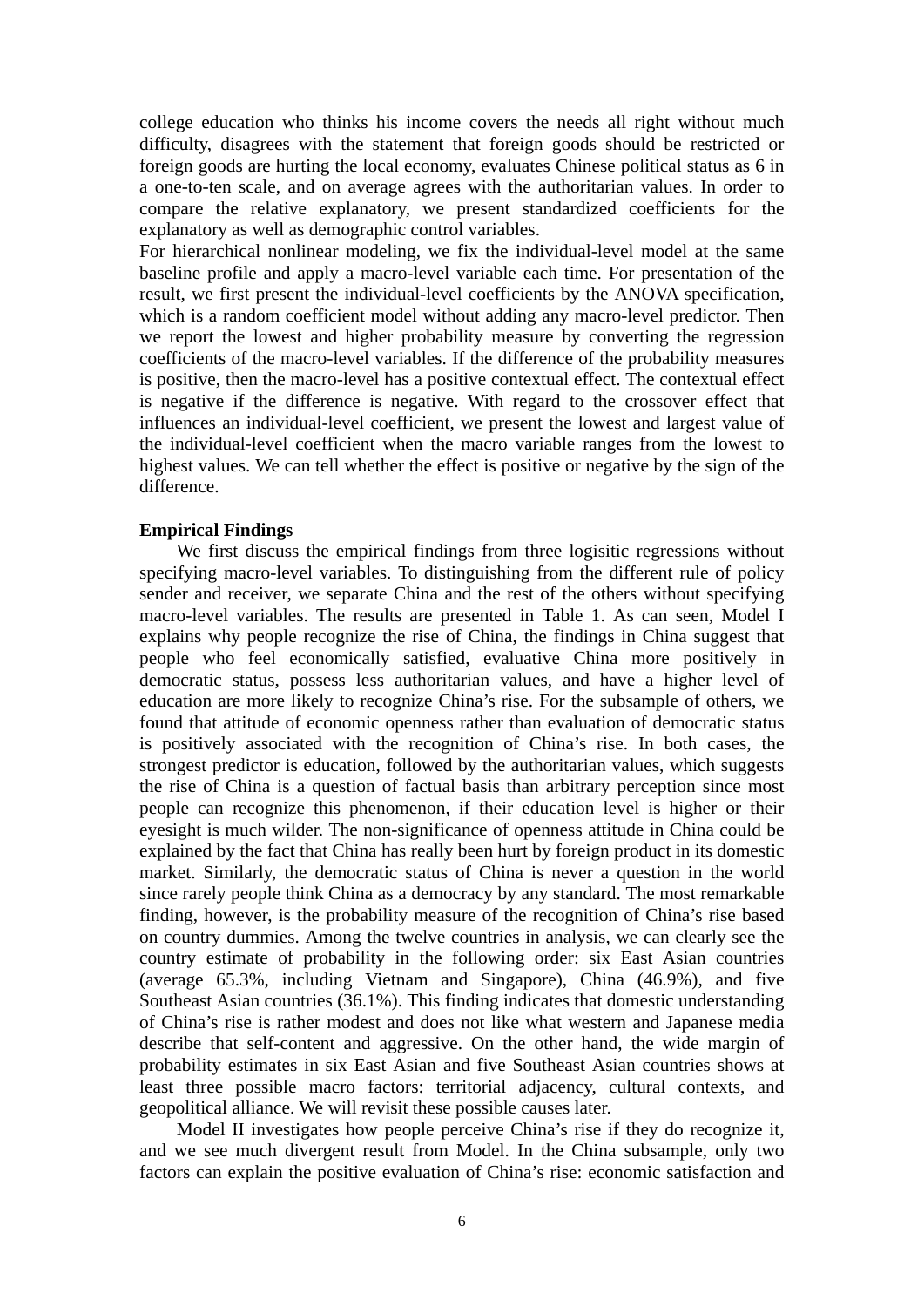lower authoritarian values. While they are also significant, these two factors are much weaker in the others subsample. Rather, higher evaluation of China's democratic status and higher openness attitudes are the prime reasons behind the positive thinking of China's rise.

The country estimates of the probability measures also display an ostensible difference. Instead of showing the modest recognition, Chinese people show the overwhelming positive attitude toward their rise (84.1%). Southeast Asians also share the level of positive thinking, the five-country estimate average 82.7%. Regarding Eats Asians, we see some divergent among three groups: (1) Japan 33.5%, (2) Mongolia 60.2% and Vietnam 63.1%, and (3) Korea 75.4%, Taiwan 78.7% and Singapore 86.6%. Apparently, Japanese show very negative view about China's rise. Mongolians and Vietnamese do have positive evaluation, but not as high as others. Korea, Taiwan, and Singapore show a similar level of positive evaluation as China and the five Southeast Asian countries. Again, this macro-level finding deserves further investigation.

|                                | Ι.<br>Recognize |          | II.Chin's Rise is |        | <b>III.Overall</b> |        |
|--------------------------------|-----------------|----------|-------------------|--------|--------------------|--------|
| Covariates                     | China's Rise    |          | More Good         |        | Positive Image     |        |
|                                | China           | Others   | China             | Others | China              | Others |
| <b>Economic Satisfaction</b>   | .062            | .028     | .134              | .048   | .073               | .049   |
| <b>Openness Attitude</b>       | $-.004$         | .024     | $-.038$           | .103   | $-.114$            | .104   |
| Democratic Evaluation of China | .052            | $-.009$  | .061              | .153   | .280               | .159   |
| <b>Authoritarian Values</b>    | $-.093$         | $-0.073$ | $-152$            | .078   | $-.200$            | .067   |
| Education                      | .103            | .105     | .037              | .037   | .093               | .036   |
| Age                            | .089            | .079     | $-.034$           | .022   | .156               | .030   |
| Male                           | .053            | .067     | .016              | .039   | $-.231$            | .033   |
| China                          | 46.9%           |          | 84.1%             |        | 91.8%              |        |
| Japan                          |                 | 58.2%    |                   | 33.5%  |                    | 33.8%  |
| Korea                          |                 | 56.9%    |                   | 75.4%  |                    | 71.2%  |
| Mongolia                       |                 | 72.9%    |                   | 60.2%  |                    | 57.1%  |
| Taiwan                         |                 | 67.9%    |                   | 78.7%  |                    | 75.7%  |
| Singapore                      |                 | 62.4%    |                   | 86.6%  |                    | 87.4%  |
| Vietnam                        |                 | 73.3%    |                   | 63.1%  |                    | 67.8%  |
| Philippines                    |                 | 22.0%    |                   | 92.0%  |                    | 84.6%  |
| Thailand                       |                 | 50.8%    |                   | 68.7%  |                    | 81.8%  |
| Indonesia                      |                 | 29.6%    |                   | 79.5%  |                    | 79.2%  |
| Cambodia                       |                 | 36.1%    |                   | 89.6%  |                    | 85.7%  |
| Malaysia                       |                 | 42.2%    |                   | 83.9%  |                    | 74.2%  |
| Pseudo R-Squared               | .033            | .166     | 0.054             | .262   | .175               | .230   |
| N                              | 2544            | 11006    | 1229              | 5472   | 2110               | 10169  |

**Table 1 Logistic Regression of Perception of China's Rise**

Note: Bold-type figures indicate statistical significance.

Program: Mplus 6

Model III combines the answers from those who think China or others as the most influence country in Asia regarding their evaluation about China. The measure is equivalent to an overall assessment of China's image. We applied the same set of covariates in the regression analysis and found somewhat different results, too. As can be seen in Table 1, the strongest predictor in China as well as other countries is better democratic evaluation of China. This suggests, for those who think that China is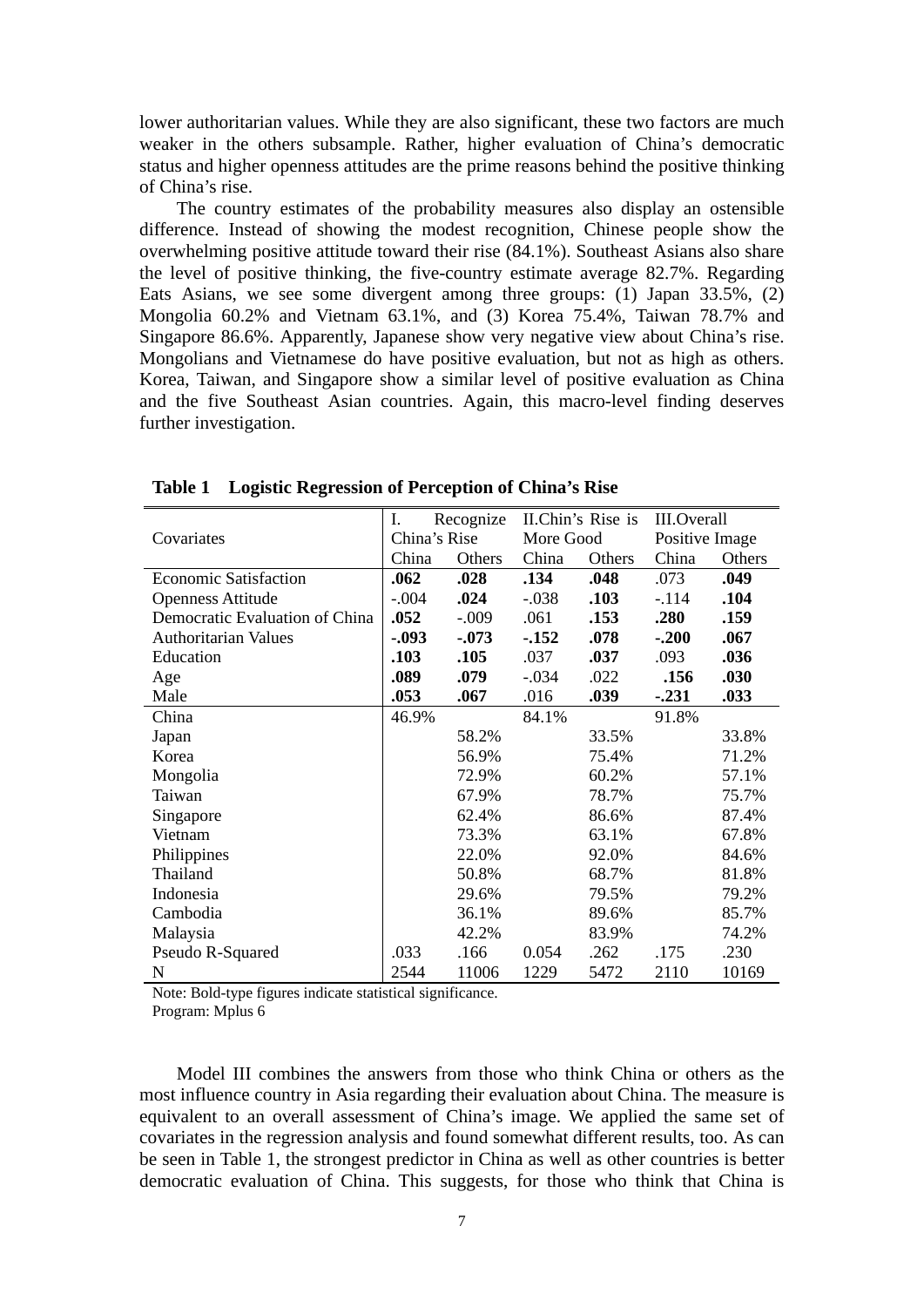democratic enough, regardless where these persons are situated, they will have a better image perception toward China. The second strongest factor, however, is different for China and other countries. In China, authoritarian values are inversely related to perception of China's image, but this factor's influence is weak, and mostly importantly, it is positive associated in the others subsample. Instead, the second largest predictor in other eleven countries is the openness attitude, which suggests that people who agree with free trade and economic openness tend to view China positively. This finding is more consistent to the wide belief that the rapid growth of Chinese economy significantly changes how people view China in the world: for those who believe the fundamental principle of trade liberation, the economic growth of China presents chances of economic development rather than threat. Such positive perception represents that economic thinking is also equally salient to the security concern regarding the rise of China. As to the country probability measures, the result is very similar to what we found in Model II, except the 3.1% drop of Mongolia's measure that makes it further away from Vietnam's number, which goes up by 4.7% and moves toward the level of other East Asian countries.

We report the results of hierarchical nonlinear modeling by distinguishing individual-level, contextual, and crossover effects. As Table 2 shows, our ANOVA analysis indicate that people who have higher of education and lower authoritarian values tends to recognize China's rise. This result matches our previous individual-level analysis, despite the non-significance of other variables (due to the single-digit degree of freedom in multilevel analysis). We do find a contextual effect, which states that people in the countries territorially adjacent or culturally close to China are more likely to recognize the rise of China. For the person with the baseline profile, the probability measure can vary from 33.0% (not belong to the group) to 64.9% (belong to the group). The margin can be as large as nearly 35%. Regarding the crossover effect, we found that democraticness and ASEAN membership have negative effects on democratic evaluation of China and education, respectively. We can interpret the two crossover findings as follow: when the context varies from less democratic to more democratic, the positive relationship between democratic evaluation of China and recognition of China's rise will be reduced to non-significant level; comparing to ASEAN countries, the positive relationship between Education and recognition of China's rise will be stronger. These three factors all contribute to the explanation why Southeast Asian countries have much lower probability measure toward the recognition of China's rise in Model I. First, the contextual effects directly demonstrate this result. Second, some Southeast Asian countries have lower democraticness measures and that will obscure the positive relationship of democratic evaluation and nullify the effect from the relative higher measure of democratic evaluation of China in these countries. Third, similarly, the positive effect of education will be greatly reduced into a non-significant level and thus, unlike in East Asian countries, those who have higher education in these countries are not more likely to recognize China's rise.

Individual-level findings in Model V show that people with more openness attitude, higher democratic evaluation of China, and greater authoritarian values tend to give positive response toward China's rise. Here we do not see any significant contextual effect but a couple crossover effects. As to the non-significant coefficient of economic satisfaction, people in a context where the number of outbound tourists to China is higher tend to give positive evaluation regarding China's rise. This effect makes a lot of sense, particularly for Korea, Taiwan, and Singapore, where the tourist numbers are significantly higher than others. Japan, on the other hand, has relatively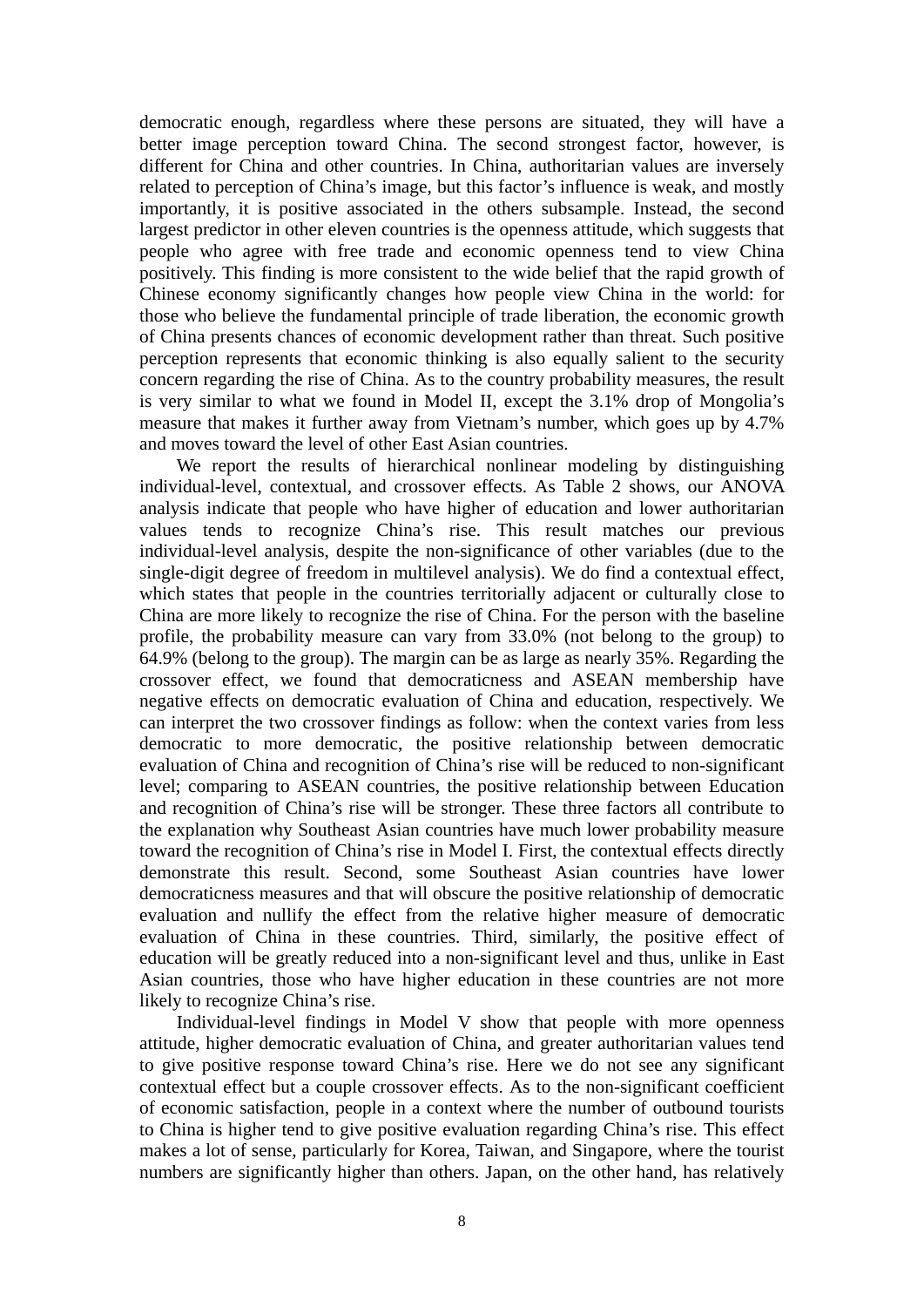fewer outbound tourists in percentage of overall numbers. For the positive coefficient of democratic evaluation of China, we see two crossover effects on this individual variable. Both amplify the original significant relationship when their values are very low. In a context where people generally think China very undemocratic or where authoritarian values are generally very low, such as East Asian countries, people who give lower ratings of China's democratic status tend to give more negative evaluation toward China's rise. Japan is the typical example, in which both contextual variables are the lowest among the eleven countries. We also found that Confucian culture has a cross over effect on education: higher educated people in a Confucian country tend to give positive evaluation of China's rise, but higher educated people in non-Confucian country are prone to give negative evaluation. The democraticness of the context has a crossover effect on age, too: older people in a very democratic country tend to think China's rise positively, but this tendency becomes negative when the contextual varies to a very autocratic environment. While both effects might have some explanatory power, but they are less relevant to what we try to explain about Model II, particularly the outlier case of Japan.

| Covariates                             | IV. Recognition of<br>China's Rise | V. Evaluation<br>China's<br>of<br>Rise | VI. National<br>Image<br>of<br>China |
|----------------------------------------|------------------------------------|----------------------------------------|--------------------------------------|
| <b>Individual-level effects</b>        |                                    |                                        |                                      |
| (Crossover effects)                    |                                    |                                        |                                      |
| <b>Economic Satisfaction</b>           | .061                               | .078                                   | .071                                 |
| Tourists to China                      |                                    | $(-.057, .403)$                        |                                      |
| <b>Openness Attitude</b>               | .078                               | .222                                   | .247                                 |
| Democratic Evaluation of China         | .019                               | .080                                   | .086                                 |
| Polity IV                              | $(.119, -.024)$                    |                                        |                                      |
| Mean of Democratic Evaluation of China |                                    | $(.192, -.005)$                        |                                      |
| Mean of Authoritarian Values           |                                    | (.229, .021)                           | (.189, .043)                         |
| <b>Authoritarian Values</b>            | $-.221$                            | .294                                   | .254                                 |
| Education                              | .062                               | .028                                   | .041                                 |
| Confucian/Adjacent countries           |                                    | $(-.043, .082)$                        |                                      |
| <b>ASEAN</b>                           | (.122, .036)                       |                                        |                                      |
| Age                                    | .007                               | .003                                   | .005                                 |
| Tourists to China                      |                                    |                                        | $(-.002, .024)$                      |
| Polity IV                              |                                    | $(-.336, .336)$                        |                                      |
| Male                                   | .207                               | .131                                   | .122                                 |
| <b>Contextual Effects</b>              |                                    |                                        |                                      |
| <b>Baseline Probability</b>            |                                    |                                        |                                      |
| No contextual factors                  | 50.0%                              | 74.3%                                  | 73.8%                                |
| Confucian/Adjacent countries           | $(33.0\%, 64.9\%)$                 |                                        |                                      |
| N                                      | 11006                              | 5472                                   | 10169                                |

**Table 2 Hierarchical Nonlinear Models of Perception of China's Rise** 

Note: Bold-type figures indicate statistical significance. Only significant results are presented for contextual and crossover effects.

Program: HLM 6.08

We turn to the explanation of China's national image. In terms of individual-level relationship, we found the same findings as Model V shows for the explanatory variable. Those who have more openness attitude, higher democratic evaluation of China, and greater authoritarian values tend to give better evaluation of China's image.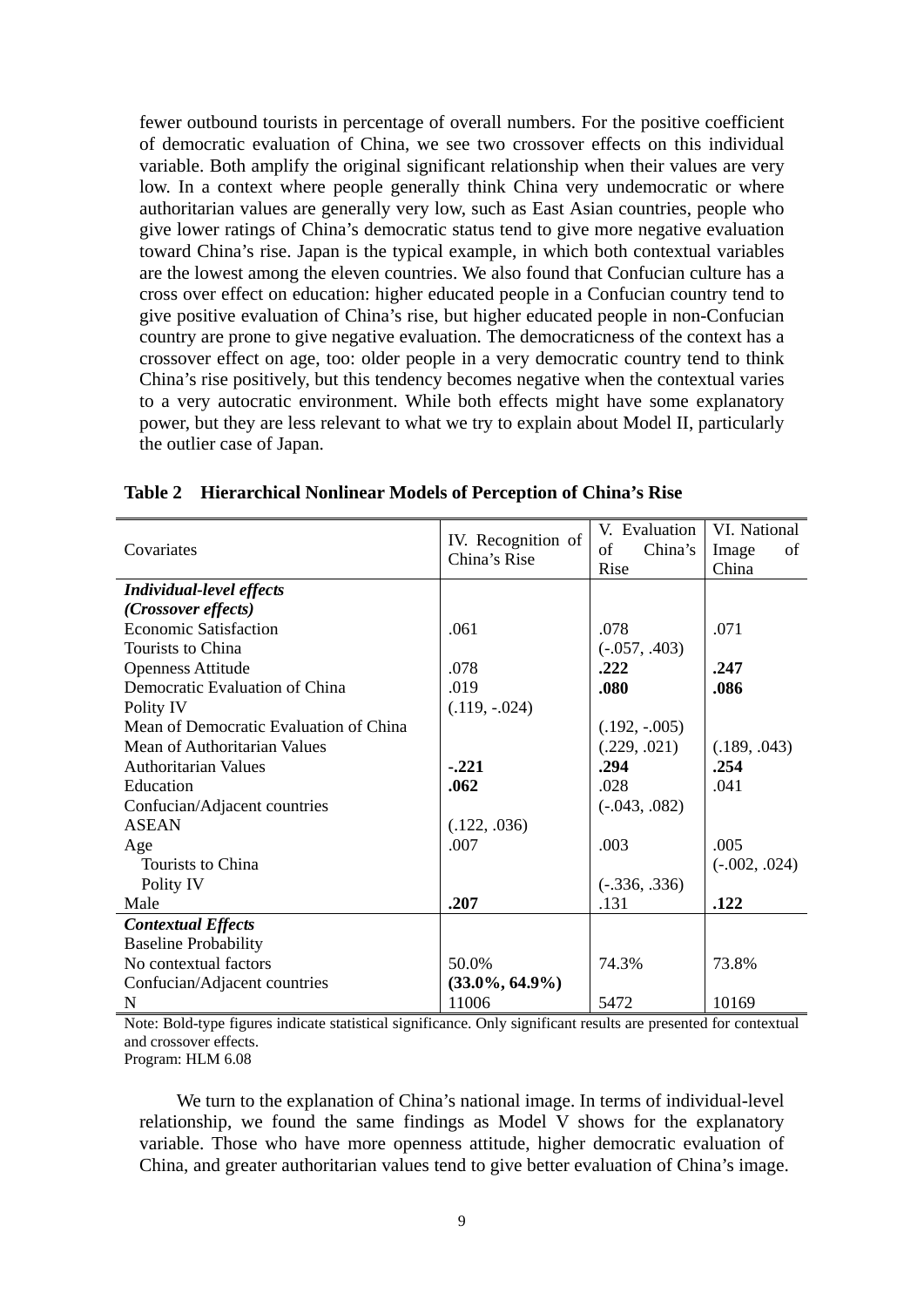No contextual effect can be found, but two crossover effects are significant. The first crossover effect also appears in Model V: people in a country where the level of authoritarian views is very low tend to view China very negatively if they do think China very undemocratic. Again, this finding greatly explains why China's image is so negative in Japan since the averaged authoritarian measure is extremely low in Japan, and it is even much lower than the measure of Korea and Taiwan. In addition, the positive crossover effect of tourism on age can be interpreted: in a country where the number of outbound tourists to China is higher, we can found that older people tend to have more positive evaluation of China's image. This finding makes sense easily since a large portion of tourist population is in fact the elder group. But this finding is less relevant to our concern here.

#### **How Contextual Factors Influence the Perception of China's Rise?**

What can we learn from the previous analysis on different perceptions of China's rise? We conclude that both micro-level and macro-level explanations are equally important to explain the current perception status for Asian countries. Particularly, most of the effects from variables of both levels are interactive, and thus, a complete explanation requires a clear insight to tease out how contextual factors matter to individual-level relationships in shaping different perceptions of China's rise.

In terms of varying levels of recognition of China's rise, the major difference can be concluded by geographical proximity or cultural similarity. As the result of Model IV clearly shows, the contextual effect along the East Asian and Southeast Asian countries in terms of territorial adjacency or Confucian influence has already the sharp distinction about whether people recognize the rise of China. We believe that the psychological distance is much shorter for those under the contexts which have geographical proximity and cultural affinity. In this sense, East Asian could be more sensitive about the rapid change of the Chinese economic and military development than Southeast Asians. Nevertheless, there might be other reasons for the relative underrating of China's rise in Southeast Asian countries. One of the plausible factors is associated with the competition between U.S. and China to win over the ASEAN country. ASEAN countries on the one hand become more dependent on China economically. On the other hand, they rely on the presence of the United States as a hedging against a rising China. Together with the perception of China's friendly efforts in strengthening economic and political relationships, non-Confucian ASEAN countries could perceive China in a more benign way thus underrate China's achievement in global politics.

The explanation to the different evaluations of China's rise is more complicated. Our finding shows that at least three contextual factors matter. The first is associated the number of outbound tourists to China, by which the mutual understanding can be greatly strengthened. As a matter of fact, we see this factor is associated with the level of economic interdependence. For the countries that fully integrated into the global production chain based on China, such as Korea, Taiwan, and Singapore, the tourist numbers also greatly surges for the past several years. When people actually visit China and see what exactly China has achieved, their understanding and perception would be more accurate and closer to the reality. In this regard, despite the fact that the risk of security threat still exists, Koreans and Taiwanese are now more comfortable with their economic interdependence with China since they do not feel antagonistic intention, and more importantly, they benefit from this economic partnership. The second factor is the societal understanding of China's democratic status. When people in a society where most people regard China as very autocratic,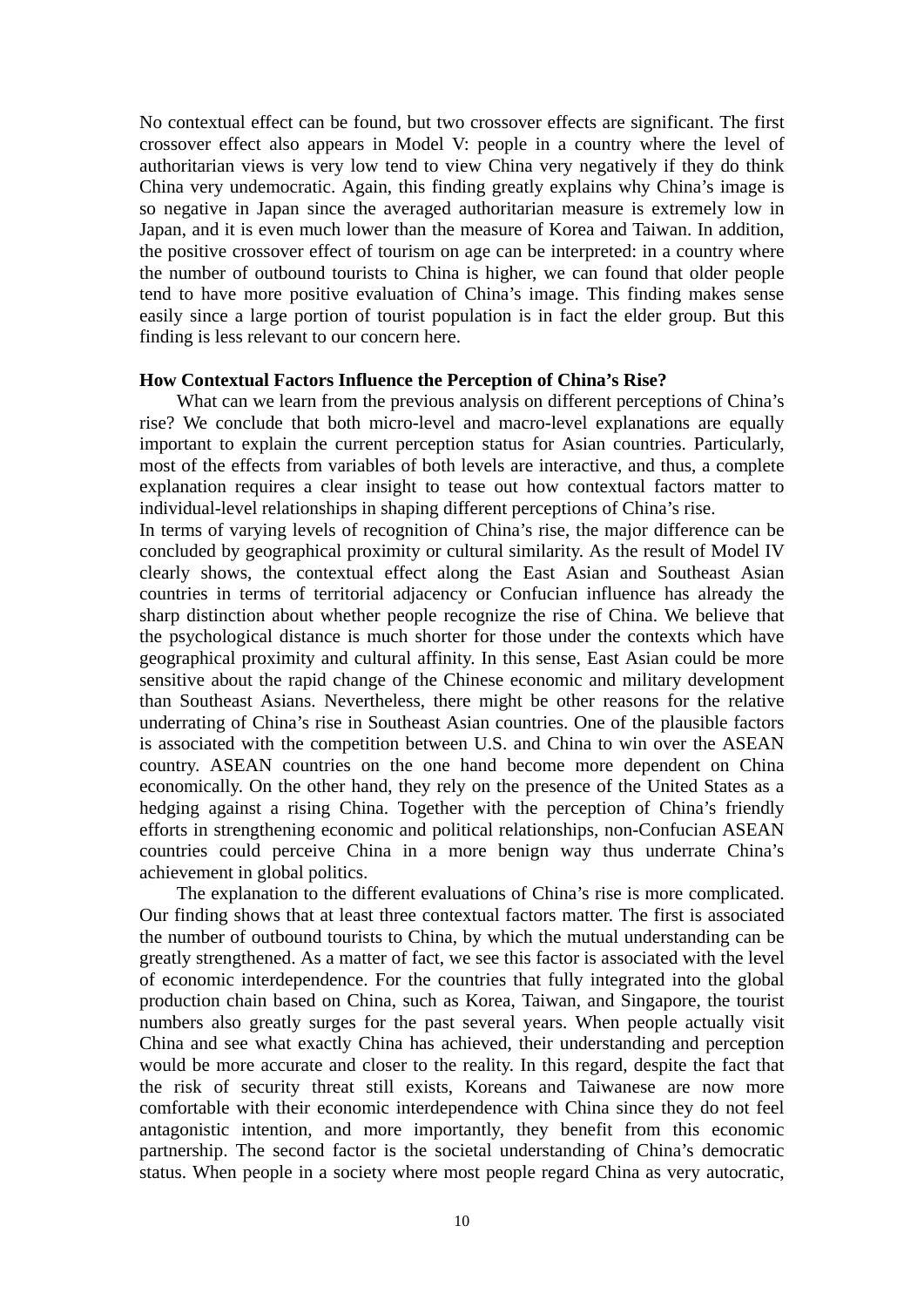the greater chance is that most people have very negative perception of the Chinese regime, and therefore, that leads to the negative view of China's rise. This explanation could overlap with what the third contextual factor suggests: if the liberal democratic principle is more consolidated in the society, people will have very low authoritarian values and they would view China as highly autocratic, and hence, people are more likely to raise questions about China's intention regarding the rise of national capability. As Table A.2 shows, the extremely low level of China's democratic status and societal autocratic values for the Japanese case perfectly show how these two contextual factors could lead to extremely negative attitudes toward China's rise.

Similarly, the above explanation can be applied to perception of China's national image, too. But this time only the contextual factor of authoritarian values is significant. This result has two theoretical implications. First, the explanation based on the crossover effect of authoritarian values on the individual-level factor of democratic evaluation of China is more robust because of its double appearance. Second, this might explain why Koreans and Taiwanese might have been swayed into a more positive thinking of China's rise since people might have more optimistic view about China's political development as well as the economic benefit China's rise will bring in the future. In this sense, Southeast Asian countries also share the similar view since China has spent great efforts to placate its neighboring countries.

#### **By Way of Conclusion**

Most of the country fieldworks of the Asian Barometer Wave III were carried out between late 2010 and early 2012. It helps establish the base line for future reference. We don't think one can extract too much out of a one-shot cross-sectional survey. We need to accumulate more data points and over longer time span to unravel the dynamics of the social construction of China's image from both the sender's and receivers' end.

We have strong reason to believe that some recent events have seriously poisoned the political atmosphere in China's surrounding countries and jeopardized its effort to win over understanding, respect and support for its foreign agenda. For instance, the DPJ government's decision on nationalization of Diaoyu Islands has sparked a series of retaliatory measures from China. The spiral of escalating military posturing and saber-rattling naval exercise between PLA and US-Japan joint forces has overnight dramatically heightened the danger of military tension and the underlying strategic rivalry.

In this instance, domestic politics dictates the dynamics of diplomatic showdown as both China and Japan are entering a sensitive period of power transition. The Chinese leaders are preoccupied by the power reshuffling around the  $18<sup>th</sup>$  Party Congress. The untested new leaders cannot afford being perceived as soft or indecisive over Diaoyu Islands. It is not just about the strategic value or the potential oil reserve of the islands, but everything to do with all the humiliating and bitter memory of the Japanese invasion. In Japan Prime Minister Yoshihiko Noda is facing the formidable challenge in the upcoming parliamentary election. He probably felt compelled to adopt some bold and radical measures over Diaoyu Islands to boost DPJ's support and intended to outplay the hardliner image of his opponents, such as Shintaro Ishihara and Toru Hashimoto. At the same time, the former Prime Minister, Shinzo Abe, paid homage at Yasukuni Shrine after he was reelected to the new LDP president. He publically expressed his regret for not visiting Yasukuni Shrine while in office. His words suggest that if LDP wins the upcoming election, he will defy Korea's and China's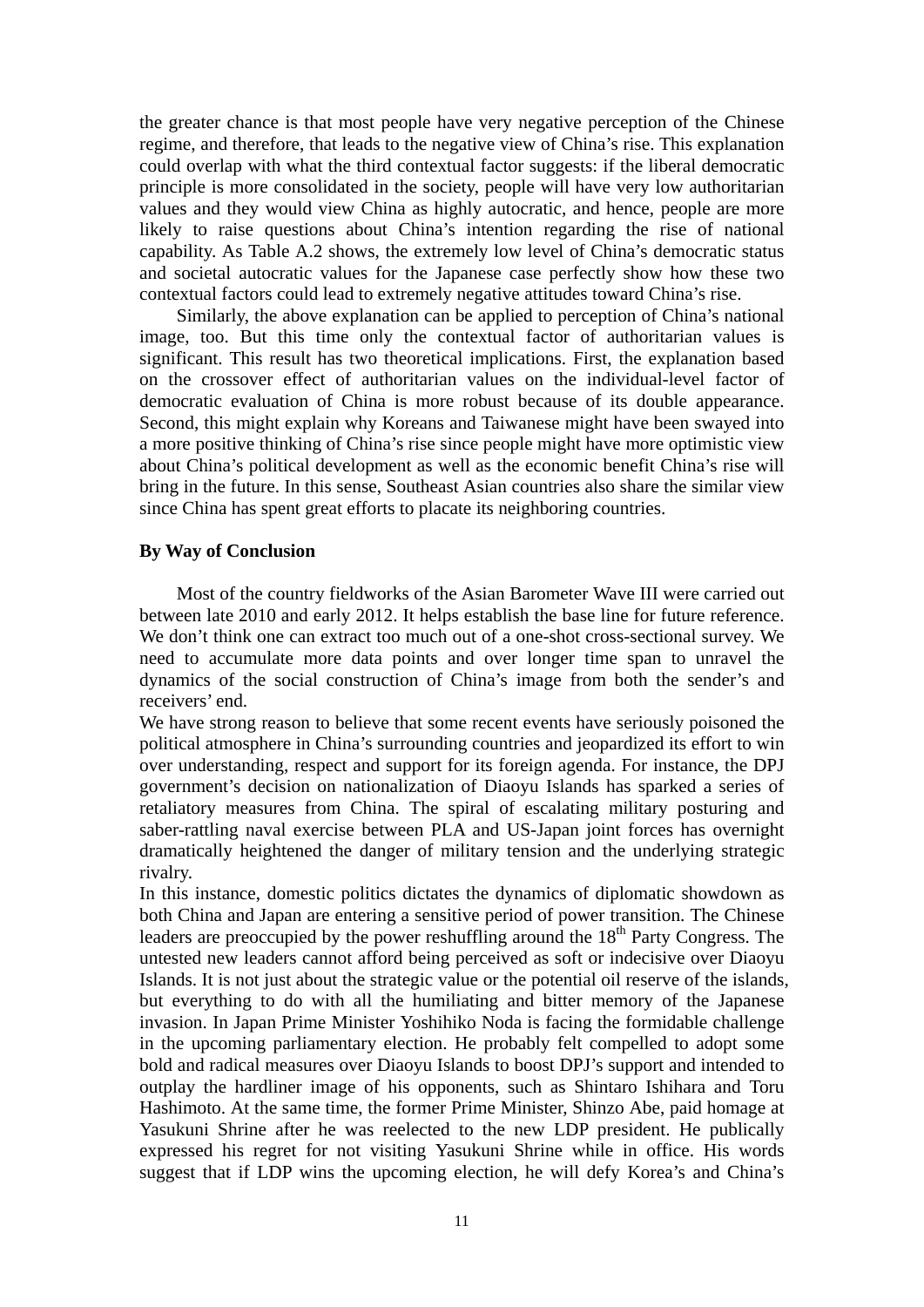opposition and makes pilgrimages to the Yasukuni Shrine.

A very similar political drama is unfolding in the United States as the November general election comes near. The Republican-led U.S. House Intelligence Committee played up the issue of cyberspying by issuing a report that urges U.S. government to ban two Chinese IT company, Huawei and ZTE, in the American market for the reason of national security. Another incident happened in the second debate of 2012 American presidential campaign. President Obama and Governor Romney both criticized each other's China policy too dovish, and thus, neither can effectively defend American's interest against China, particularly in the fair trade and currency issues. Simply put, Obama and Romney are racing to show their toughness on China, while suggesting the other not determined to protect American interests. Both candidates convey a clear message: China is the one to be blamed for U.S. stagnant economy and only being tough on China can save American interest.

The recent developments suggest that there are serious limits to China's effort to project its soft power. Intensification of economic and cultural exchange alone can do little to win over trust and understanding of your trading partner when all other weighty structural factors – historical memory, commercial competition, protracted economic stagnation, strategic rivalry, and most importantly divergence over values and cultural identity -- are pulling the public opinion in the opposite direction.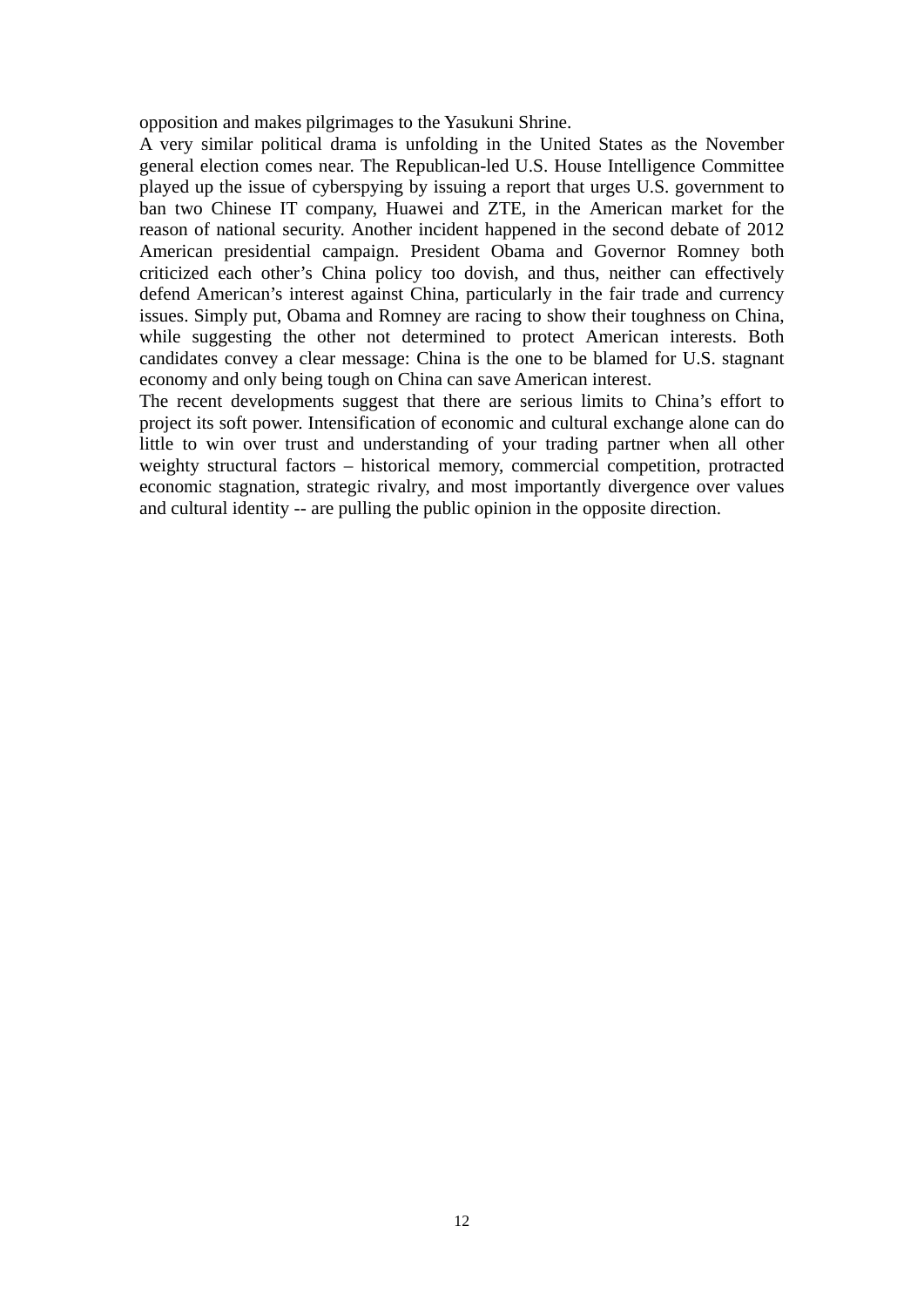### **Appendix**

The appendix section includes two tables that explain the detail of variable information for the individual-level and country-level variables.

| Variable                                  | Operationalization                                                                                                                                                                                                        | Range      |  |  |
|-------------------------------------------|---------------------------------------------------------------------------------------------------------------------------------------------------------------------------------------------------------------------------|------------|--|--|
| Recognition of China's<br>Rise            | Whether the respondent thinks China has the most<br>influence. $(q156)$                                                                                                                                                   |            |  |  |
| Evaluation of China's<br>Rise             | Whether the respondent thinks China do more<br>good than harm, if they agree China has the most<br>influence. $(q157)$                                                                                                    | $0 - 1$    |  |  |
| National Image of China                   | Whether the respondent thinks China do more $0\nu$ -1<br>good than harm, regardless their answers in q156.<br>$(q157 \text{ and } q157a)$                                                                                 |            |  |  |
| Subjective<br>Economic<br>Satisfaction    | Whether the total income of your household allow<br>you to satisfactorily cover your needs. (se13a)                                                                                                                       |            |  |  |
| (Ecosat)                                  |                                                                                                                                                                                                                           |            |  |  |
| Economic<br><b>Openness</b><br>(Openness) | The average of the answers to whether you agree<br>with "we should protect our farmers and workers<br>by limiting the import of foreign goods" (q152)<br>and "foreign goods are hurting the local<br>community". $(q153)$ |            |  |  |
| Democratic Evaluation<br>of China (EvaCh) | Where would you place China today on this $1 \sim 10$<br>scale? $(q120)$                                                                                                                                                  |            |  |  |
| Values<br>Authoritarian<br>(Autobal)      | The<br>average of the eleven questions<br>authoritarian values (q138-q148)                                                                                                                                                | of $1 - 4$ |  |  |
| Education                                 | Education level (se5)                                                                                                                                                                                                     | $1 - 10$   |  |  |
| Age                                       | Years old (se3a)                                                                                                                                                                                                          | $17 - 94$  |  |  |
| Gender                                    | Male $(1)$ , Female $(0)$                                                                                                                                                                                                 | $0 - 1$    |  |  |

**Table A1 Information for Micro-Level Variables**